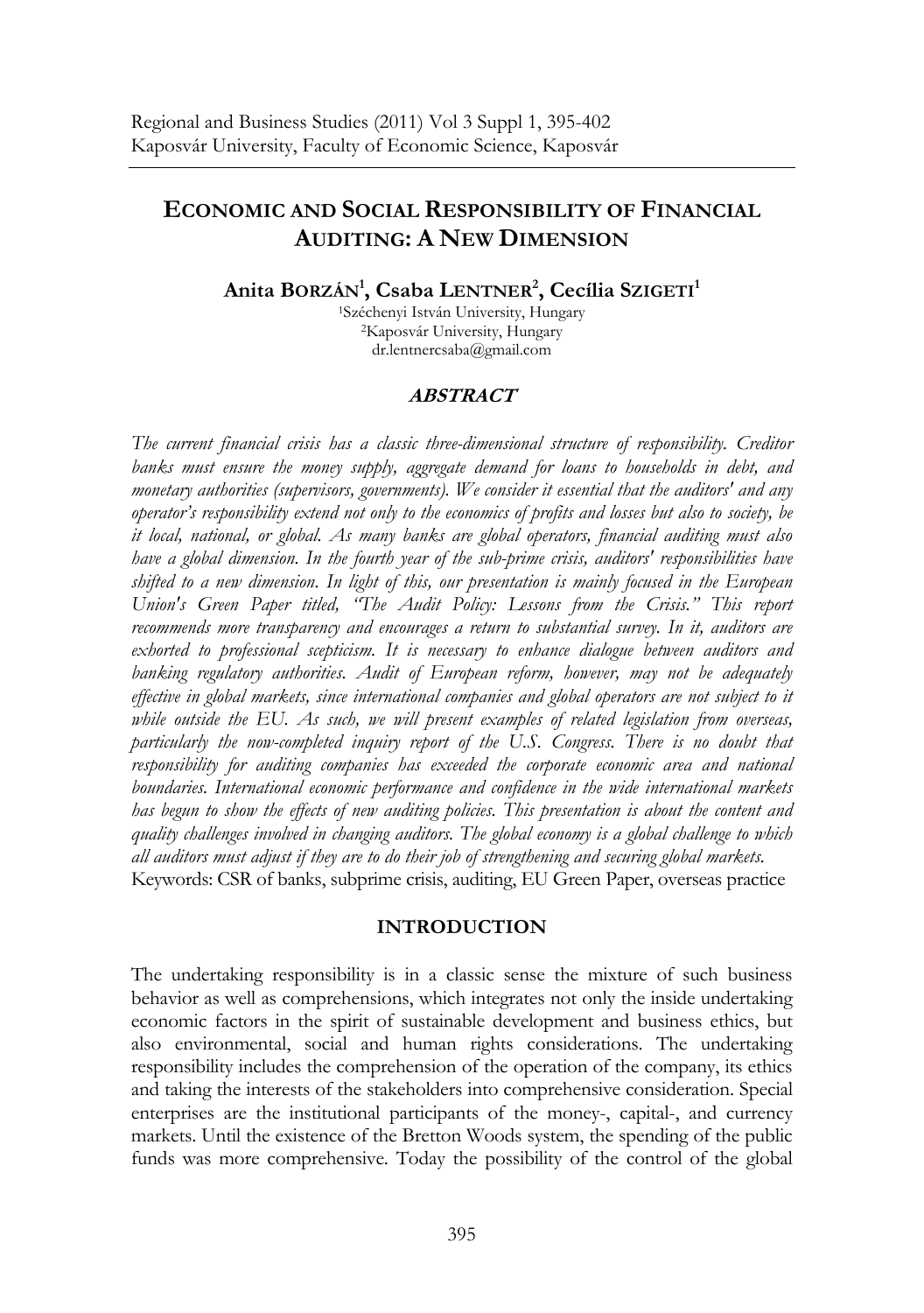financial profit centres is remarkably restricted. In the economic policy authority of the Washington Consensus System the globalization and the financial standing of the financial markets has grown to considerable size. The free movement of the capital and the overshadowing of the control processes have made the financial institution sector into individual sphere of power. In addition to incurring debts of the governments, the credit dependence of the local governments and even after the millennium of the households has become a significant factor. At the same time, the economic power of the financial aggregates in creditor position would show larger responsibility. It is desirable for the future that the social welfare factors should strengthen in the business policy and in responsibility taking of the enterprises, in particular banks. According to our judgment, in the process of world-wide growing economic crisis of the American mortgage market, there is a new requirement from the banks that they should not cause any loss with their operation for the society and the budget as well as they ought to maintain their classic social role (environment protection, support of the poor and the sport).

### **The specific perspectives of the social responsibility of the financial institutions**

General public interest surrounds the stability of the system of the financial institution. It is indispensable for the stable operation of the economy that the banks are admitted to the inhabitants' and the national and local government's confidence, their operation and their safety level should be known for the society and the participants of the economy, according to the Directive 8. of the European Union and the definition of the Article 1 (13) of /22/EGK Council Directive. For this reason it is not possible to compare the situation of banks with other enterprises, so it has very stressed significance in the way the banks treat their financial stability, and the supervisions control the financial stability of the banks. To the extent the activity of the financial institutions has been becoming more and more combined in relation to both domestic and international aspects, the supervision and the external auditor has to face with higher requirements. The auditing of the financial companies were regulated by the attitudes of the International Auditing Practices Committee (*IAPC*) working under the International Federation of Accountants (*IFAC*) in order to increase the unification of the auditing methods and its relating services. Besides determining the physical safety of the monetary instruments, it is an essential task to control the different types of banking transactions as well as electronic data processing. The decentralization of the eligibility for decision making of the branches and subsidiaries because of the geographical problems, in many cases the location of the regions of the world, the separation of the accountancy and the supervision functions make difficult to prepare the financial and the accountancy reports of the banks. In the last decade the so-called items out of the statement have become widespread considerably, in other words those commitments of banks, which are not considered with money circulation at the time of their emerging, by all means no entry can contribute to them (in general short-term and not in all cases), so their auditing examination and judgment is also complicated. At the same time their financial influence effects the statement of the banks negatively in general if it appears. The investor's expectations focus on minimizing the risk and maximizing the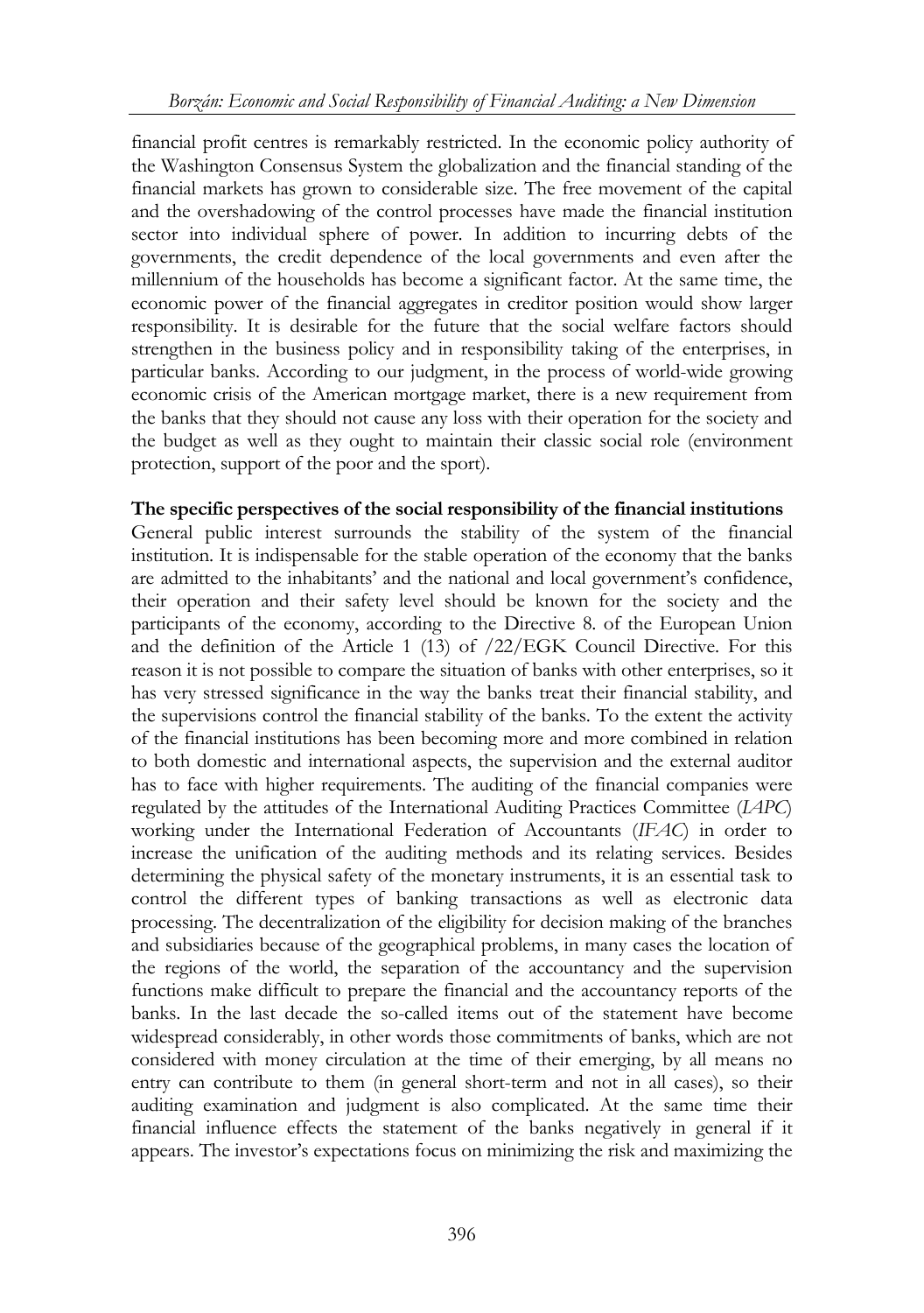income. Taking into consideration that the taken risk and the required profit are in ratio, those divisions have been established moreover, they have become independent components, whose business activity relates to transferring as well as undertaking risk. The unrestricted multiplication of money, the unlimited transferring of the loss of the banks and the general establishment of the workout companies cleaning the statement of the parent company finally precipitate into crisis the North-American mortgage markets, the banks and the economy, which has given rise to economic crisis all over the world. The recession gives good chance to think over the tasks and the responsibility taking of the participants of the financial market.

### **Crisis and Responsibility**

One of the main conclusions of the crisis originating from the Anglo-Saxon markets is that the financial markets can not be left themselves. The self-regulating ability of the markets, as an axiom, obviously failed. In addition, as a consequence of market liberalization and deregulation dating back to 1970s, they have become serious destabilizing factors.

In professional circles, three responsibility groups appear typically relating to the crisis (*Lentner et al.*, 2010):

- banks as well as financial institutions representing the supply side of the financial markets,
- borrower companies, especially households representing the demand side of the financial markets,
- the government creating the rules and determining the institutional background of the financial markets, supervision and central bank as the monetary and fiscal authority.

The liability is common, however, it is essential to emphasize the banking sector, owing to the fact that in the first place, the responsibility of the banks and financial institutions is to maintain the financial stability. The responsibility inside the bank is restricted to the owners and the managers commissioning by the owners as the main aim of the bank is to raise as high profit as possible. The decisions made in the financial institutions influence the society and the environment since the financial processes help the flow of products and services.

The economic companies, especially the financial enterprises are such institutions, which with their own business activity and individual path is forced to take determine the surrounding people's life. The company has legal authorization to run their business solely in its own interest in every case without taking into consideration that it can cause harmful consequences for others. It means that the economic companies have legal authorization to protect their own interests without taking into account the damage causing to others.

The conglomerates with their power over the society and the people have become serious danger (*Bakan*, 2005). The rules laid down by the government are followed, depending on the governmental power and the clout power of the company. The weakening of the government and the strengthening of the international companies, mainly the banks characterized the last decade.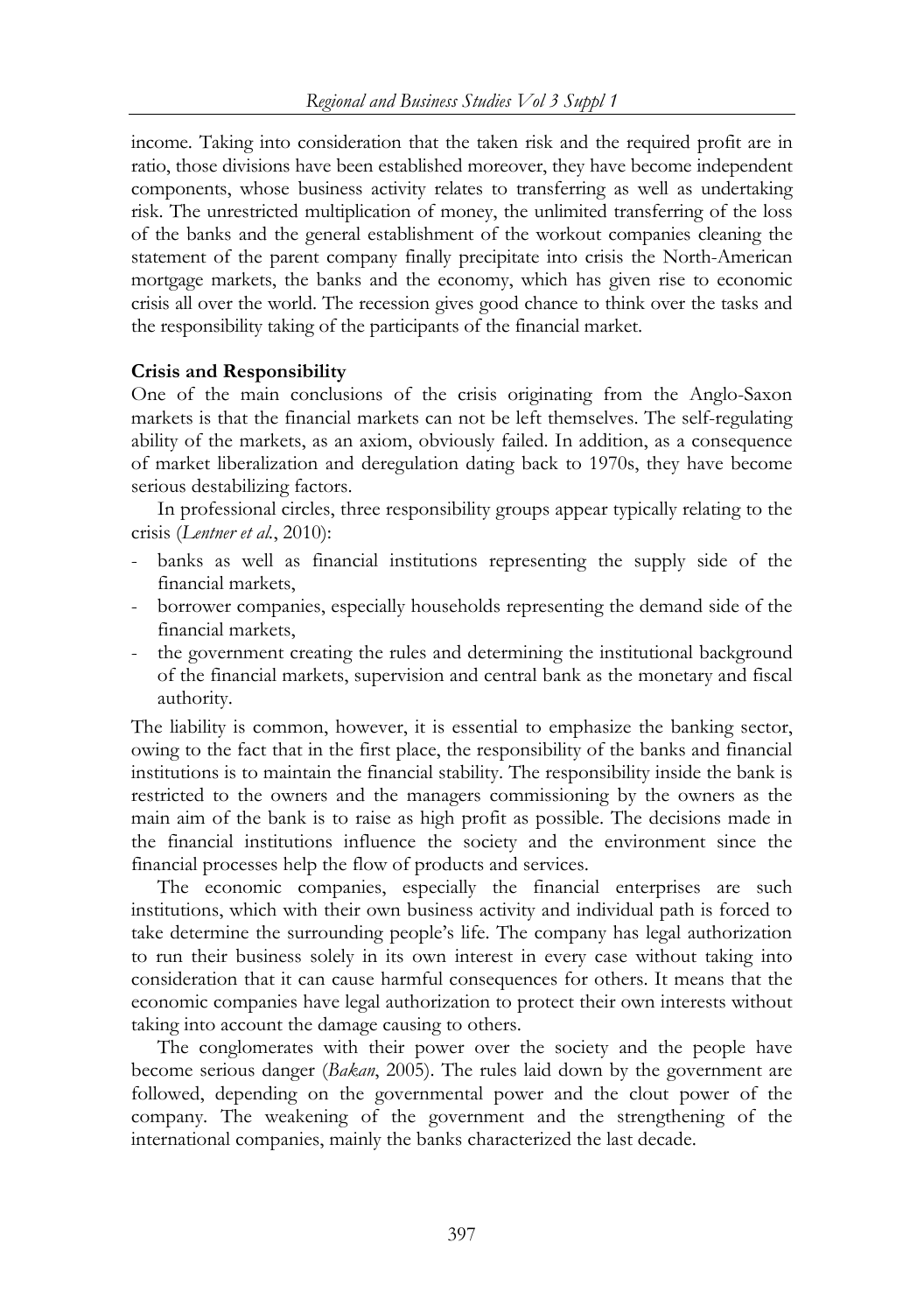The crisis beginning from the mortgage markets brings the problems to the surface with thunderous applause. Not only the traditional support of the environmental protection, family-supporting workplaces, and flexible workplace providing for parents should be taken into account in case of social taking responsibility, but also we need to see the establishment of the future society, protecting democracy and finally, we should avoid the collapse of market economy system. In the sustainable economic system the social responsibility of a bank is not only to support the sport clubs, socially disadvantaged pupils, but also it needs to help financing green technologies, and it also should assist in providing careful credit for households as bank clients, small-and medium sized enterprises, for the national budget with these bank clients the institutions of the economic system, democracy and the life chances of the future generation can be modified.

The circle of stakeholders provides little information about the responsibility taking of the banks. The relationship of stakeholders is necessary to examine from two points of view:

- how much is the influence of the interested individual on the company (*Figure 1* horizontal axis) and
- how much is the influence of the bank on the interested individual (*Figure 1* vertical axis).



#### **Matrix 2 of Stakeholder**

**Figure 1** 

the stakeholder's impact on company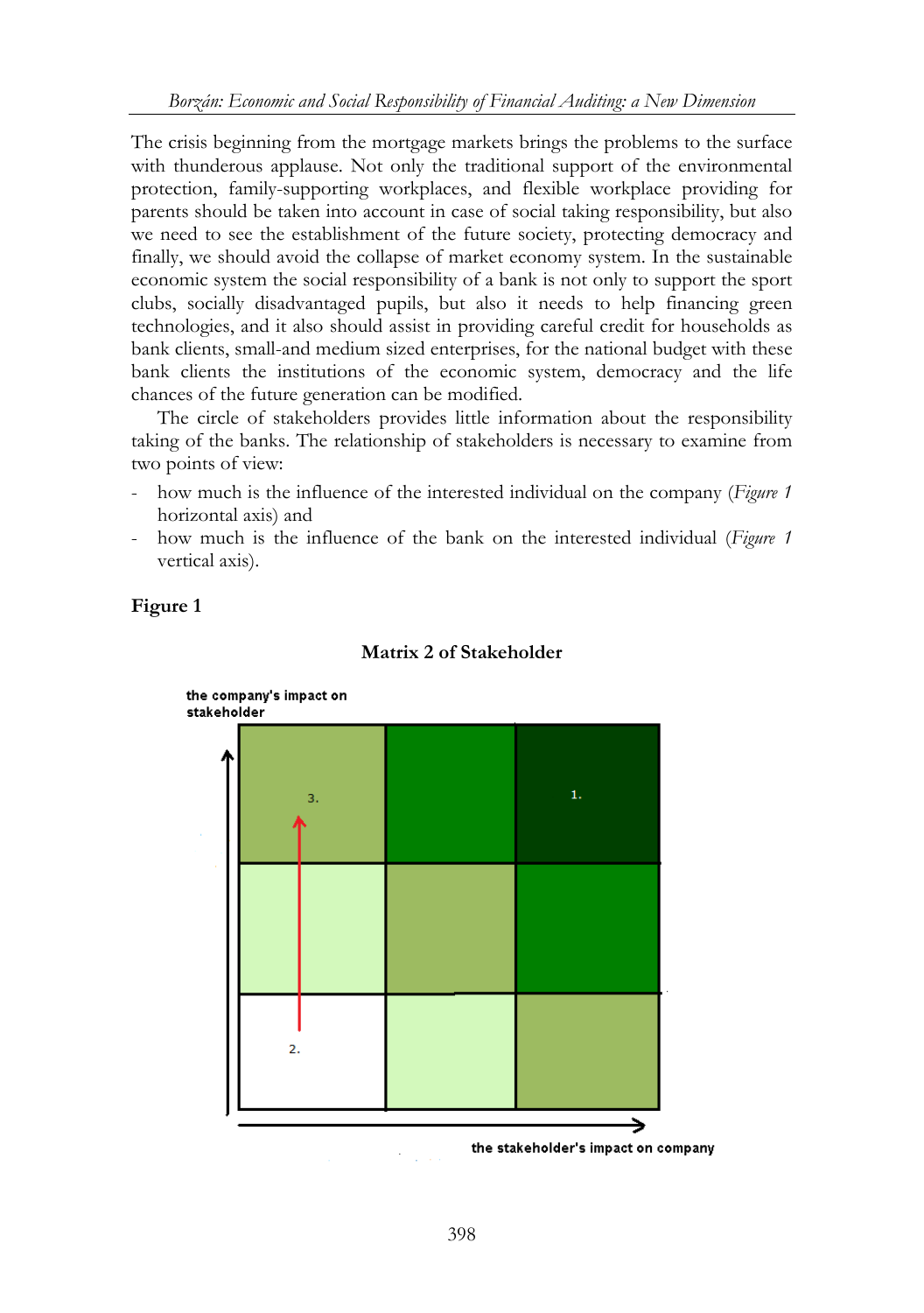According to our judgment, the banks make good decision if they are on the point of making a more responsible activity with the stakeholders, who are in the most highlighted part, namely in the darker square on the graph. The clients (1.) claiming loans for flat and house make significant effect on the banks and the bank also makes essential influence on the families interested in real estate development, for this reason the social responsibility of the banks is more expedient and efficient if they focus on them. Thus, it has higher values as if, for instance talented socially disadvantaged pupils would be supported by the banks, where the common dependence is much lower, in other words, the stakeholder is located near the origin (2.). Of course, this question should be treated shaded since in case of families with low budget, the further studies of talented children would be failed therefore, the stakeholder is placed higher on the vertical axis, into the darker field (3.).

The responsible business activity of a financial institution can be varied. It can focus on internal or external clients, it can connect directly to the business activity of the bank and it can be independent from it. The CSR transaction relating directly to the activity of the bank means ensuring financial-banking knowledge according to the borrower's level of knowledge, which can decrease the proportion of the nonrefunding credits and it establishes stability in the client's management. At the same time, it is not so associating with the activity of the bank, for instance providing food ticket. It makes difference on whom the responsibility of the bank focuses, however it is also determining that how much is the importance of the activity in the life of bank and the interested individual. Generally speaking, the more valuable the activity is the higher influence it has on the company and the stakeholders. In the case of a bank, responsible activity means also if the bank takes the responsibility for copying the certificates in two-sided, however, its significance is basically less than organizing course for its clients about the development of the financial culture. By the assessment of the activity, we need to be careful owing to the fact that a CRS activity with common content can have different effect in a financial institution and in a cement-plant. The company makes the right decision if it chooses the activity that can be seen in the darker square on the graph, in other words, the work of CSR stands closer to its basic activity and its clients (*Figure 2*).

The "best practice" means that the most common operative perspective of banking responsibility taking. Getting to know and accepting the practice of the topranking can provide possibility to develop and close up for institutions with little theoretical knowledge. It provides excellent occasions for different tenders, charges, conferences and international musters. The particular interested individuals and fields are placed in various points of the map of the stakeholders, so the responsible activity can not be adapted automatically. What is natural by one type of financial institution, it suits well the activity as well as strategy of the company; it has no sense in other type of institution. The real estate market counselling for the clients matches into the CSR activity of a mortgage bank, at the same time, it seems to be not expedient by financial institutions experienced in leasing cars. The other factor that we need to consider is that if the bank arranges everything as the others, it can reach the same results in the best case. If the banks copy the best practices, they can stabilize their position at most. The adaptation of good practice can be successful only after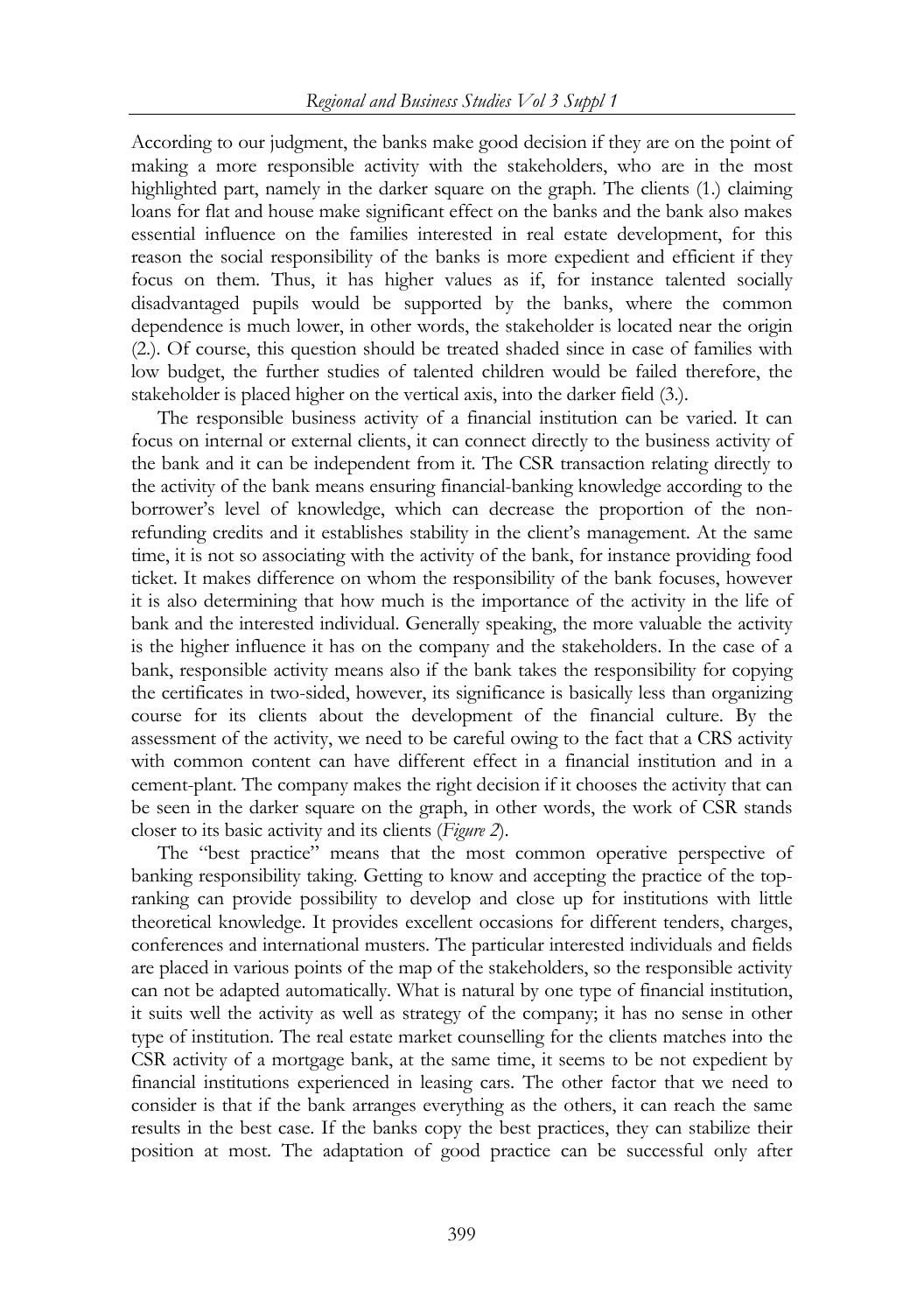through theoretical foundation. The owner of the enterprise, the management employed by the owner, the supervision and the auditor play emphasized role in the establishment of the practice of responsibility taking of the bank.

### **Figure 2**

### **Matrix of Activity**

influence of activity in company



### **The connection between the CSR banking activities and the auditing**

It is questioned in many places whether the banks, security funds, credit certifiers, supervisions and central banks have done through job. At the same time, not enough attention was paid to how the auditing would be able to improve the financial stability. The Green Paper of the European Union aiming at developing the quality of the work of the auditors raises the role of the auditors in the emergence of crises inevitably. So, the responsibility taking of the three in the report mentioned banks, borrowers and regulating authorities are expanded by the fourth, the auditors. It seems to be doubtful if in the last decades the auditors rated the statements of the banks in a real through way. Have the regulating authorities, where several auditors work, really raised the necessary attentions within their professional competence? Between 2007 and 2009 numerous banks showed significant loss in the outside and inside position of their statement. These circumstances raise that not only how the auditors would have been able to provide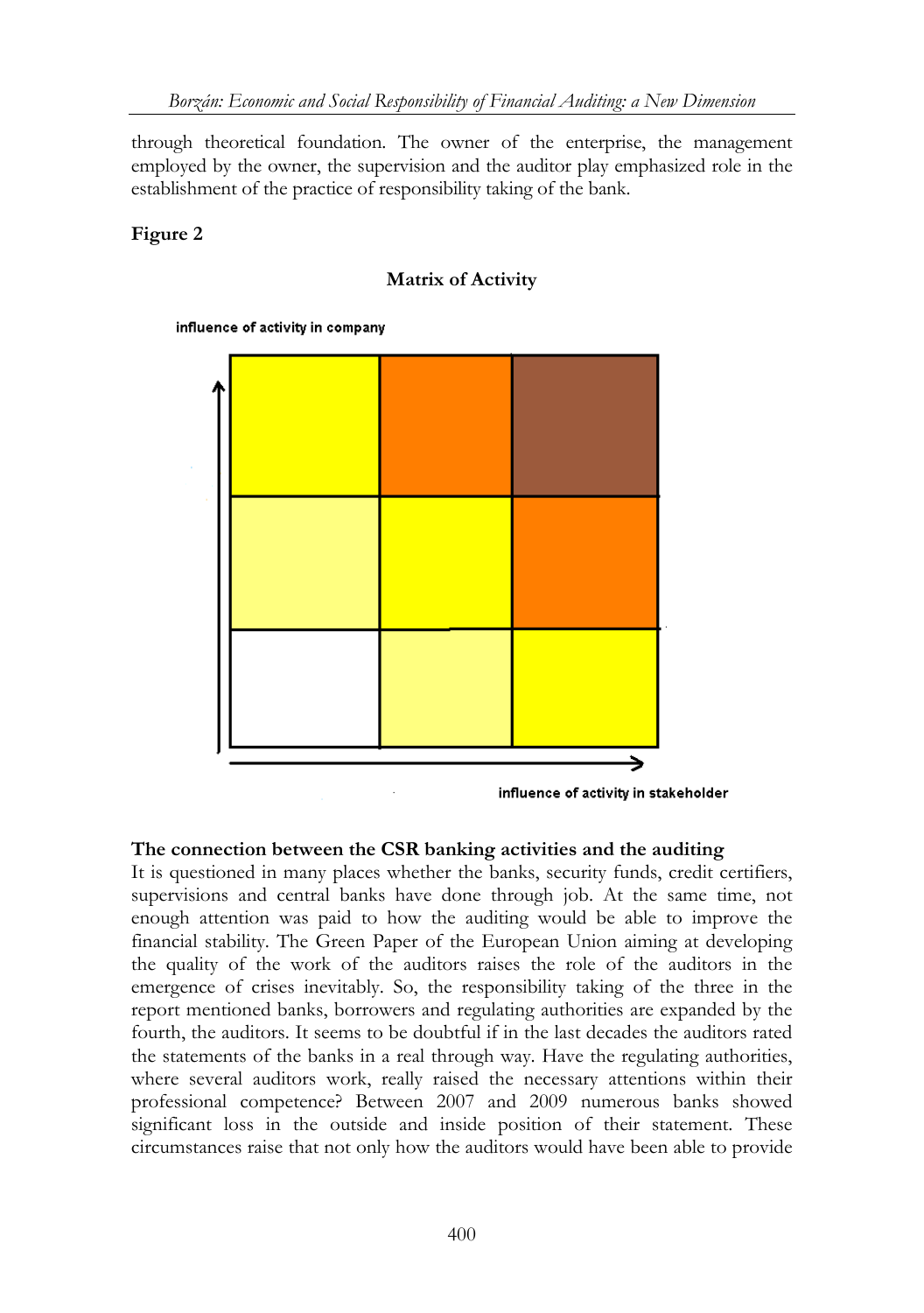opinion about the previous period for their clients, but also it questions the appropriateness and aptitude of the present law. It seems to be practical to think over the general regulation of the money market, the rulings of the auditors as well as the practice of the auditing since the responsible decisions of the banks, the financial reports provided for the participants of the market are certified with the report of the auditors. Thus, the decisions of the bank sin the sphere of corporate responsibility taking was provided by the opinion of the auditors for the clients claiming information. The members of the market expect more responsible and more circumspect behavior from the banks and the auditors. It is a requirement that besides supervision and bank leading the auditing should also be the basic element of the financial stability. The auditing placed on new methodological bases plays crucial role in rebuilding the general and market trust and it protects the investors and decreases the capital cost of the companies. With regard to finding the through and losing management, the preventive auditing can decrease cost of the company spent on its loss, the cost of the government budget as well as the social costs. The responsibility taking of the bank means more than the classical stakeholder model, it is also represented in practical form in order not to cause economical problems with fictive economic situation, and not to spend public funds for consolidating the financial institutions. The auditor employed by the owners is practically the supervisor of the trustee management, who assess the regulation employed by the company, the application of requirements, the use of corporate input and its performance. In case of auditing the social responsibility also appears. The auditing companies work in a proper way if they assess the performance and reports of their clients. With the help if this, the receiver of the external information can establish market relationship with the companies and banks controlled by the auditors without economic loss. The global participants of the auditing market (big4) are able to take social responsibility for forming the financial culture, the stability and their responsible management of the controlled enterprises relating the closest to them, international banks, multinational companies. With the help of professional auditing and from this resulting valid corporate information, the auditing company can reach higher social profit as if it would support animal alms-house from the money. See the logics of the matrix of stakeholder and activity. In this globalized world not only the primary, secondary and tertiary branches have been-and in the former we think of the financial institutions-globalized in the last decade, but also the auditing. The International Standards on Auditing have become ready-made product. In the world the unification of auditing practices can be realized. The consultation within the European Union can not be successful in itself if the overseas experienced are not applied. With regard to the financial crisis, there was a process of making clearer the responsibility spheres in order to determine the lack of possible responsible banking behavior in the United States, since it was the origin of the financial crisis.

According to the US Congress Report, the crisis could have been avoided. (*US Congress Report*, 2011). The Congress Report indicates that the cause was the mistakes in the financial regulation as well as in the superstition, which have led to the weakening of the stability and the national financial sectors. The dramatic